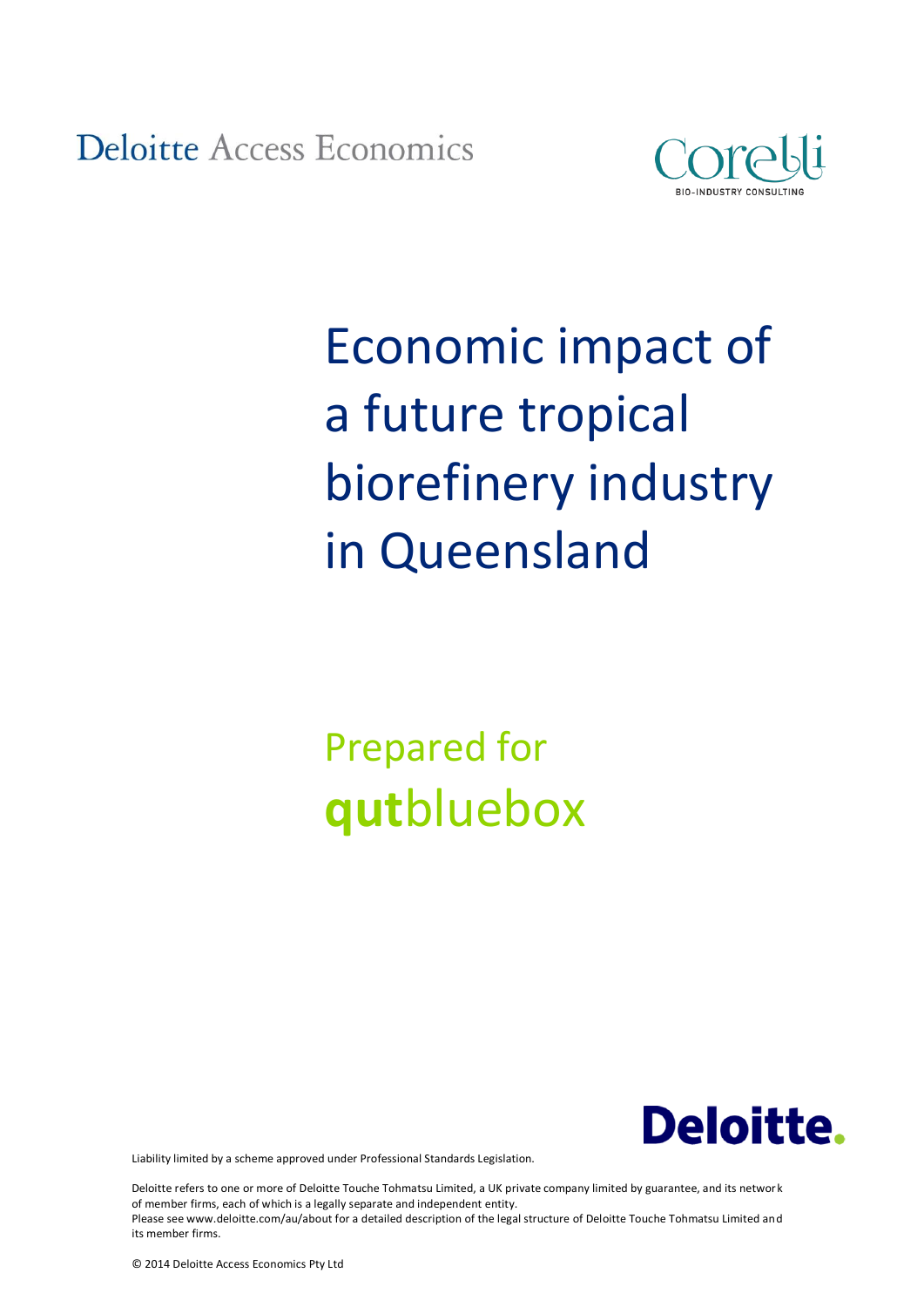## **Key points**

- The commercial production of replacements for chemicals, plastics, and fuels from biobased feedstocks, using technologies such as fermentation and thermochemical conversion, is now established globally, with annual production of hundreds of thousands of tonnes.
- Queensland has a comparative advantage in bio-refining the climate and agriculture sector ensure a large supply of biomass material that can be used to produce chemicals, plastics and fuels. The production of biobased products was identified as an area of increased focus in *Queensland's agriculture strategy*.
- This study estimates the economic impact of a sample of potentially viable new manufacturing facilities using several arid, tropical and sub-tropical crops. By 2035, the annual impact of the modelled biorefineries is estimated to be over \$1.8 billion. The net present value of their contribution over the modelled period is \$21.5 billion. By 2035, they support over 6,640 FTE employees, many of which are in regional Queensland.
- **BIORIOF 1** Biorefineries in Queensland are likely to be a viable source of economic growth and diversification. Their output can be used as inputs to domestic industries as well as generate export earnings. In addition, biorefinery industries can significantly valueadd agricultural outputs, diversifying agricultural producers' revenue base.
- The economic impact analysis assumes that the biorefineries operate without government subsidisation. While production is viable without ongoing subsidies, some government facilitation would assist in industry establishment.
- There is a potential role for government in facilitating investment in the sector and ensuring policy settings do not impede private investment, for example through streamlining processes for environmental approvals. In addition, any potential biorefinery investors could make use of the services of Queensland Government agencies (including the Department of Agriculture, Fisheries and Forestry and Trade and Investment Queensland).
- International experience shows that governments can make an important contribution to attracting investment, for example through developing technology precincts and facilitating relationships between international companies and domestic industry.
- For commercial investors, this analysis supports the case for investing in the next phase of detailed design, engineering, construction cost estimation and due diligence.

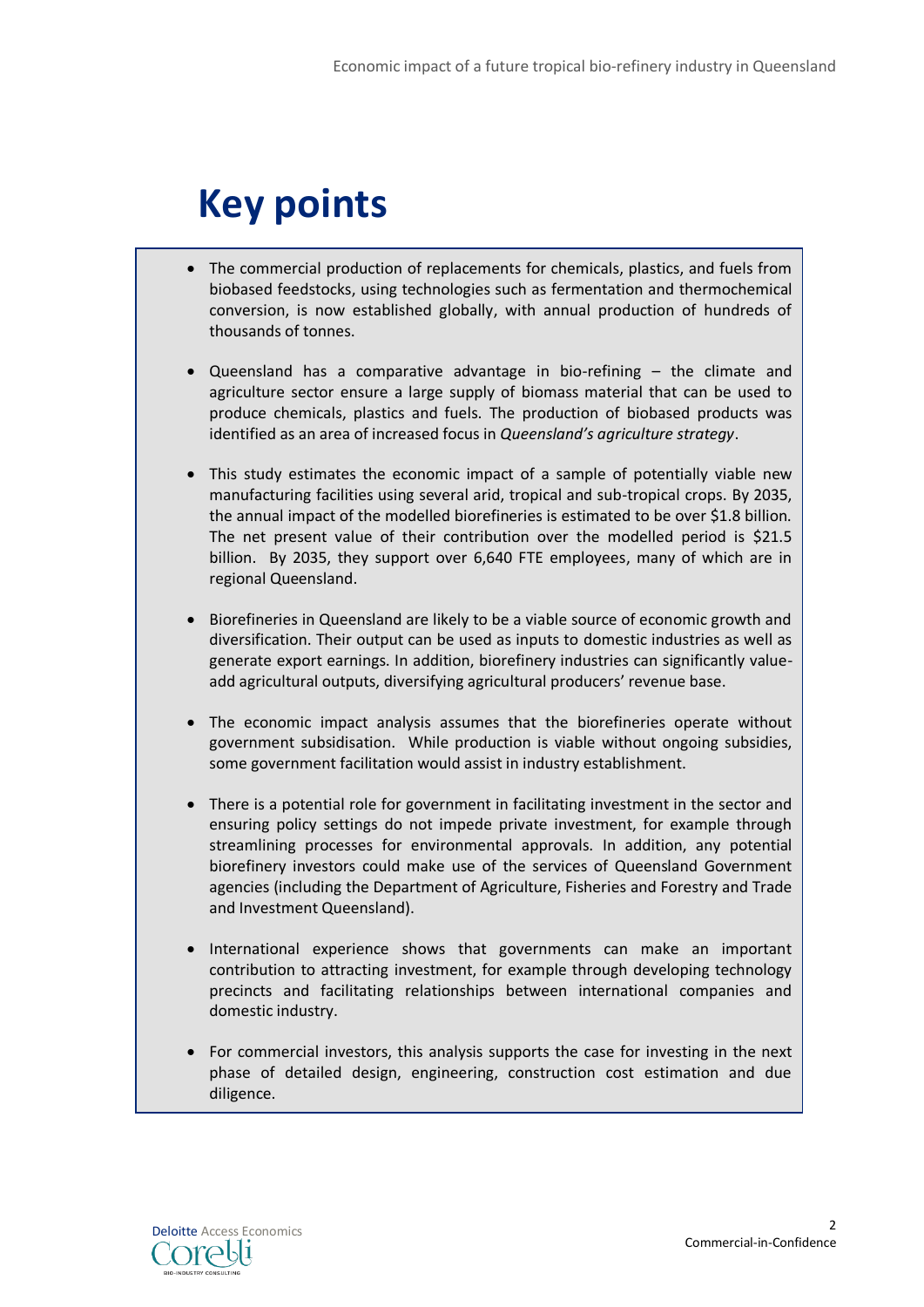## **Summary Report**

#### **Introduction**

This report is a joint production by Deloitte Access Economics and Corelli Consulting.

**qut**bluebox engaged Corelli Consulting to provide the scientific information on industrial biotechnology, the case studies and potential bioproducts, presented in Chapters 2 and 3 and Appendix A of the full report.

**qut**bluebox engaged Deloitte Access Economics to estimate the potential economic impacts of a future tropical biorefinery industry in Queensland. This includes report content relating to economic impact analysis (including regional socioeconomic profiles, regions included in the economic impact analysis, economic characteristics of projects and discussion of computable general equilibrium modelling).

Biorefining is the process of converting biomass (organic matter) into value-added chemicals, plastics and fuels. Research into biorefineries has escalated in recent years, with a push to transition to renewable and sustainable feedstocks and reduce reliance on petrochemicals.

There are significant opportunities from biorefining for Australia, and regional Queensland in particular, including export revenues, economic growth, diversification of the agricultural sector, stimulating Australian manufacturing and climate change mitigation. Many of the potential feedstocks are the by-products of agricultural processes, or waste products that would otherwise require disposal or combustion. The various climates of Queensland (ranging from tropical to sub-tropical to arid zones) provide a diverse range of potential biological feedstocks for the production of chemicals, plastics and fuels.

Over the last decade, the ambition to secure an industrial future based on renewable resources has built significant momentum globally. The movement to sustainable chemicals and plastics manufacture has been supported by the major chemical and technology-based companies.

#### **International experiences**

Two case studies (Malaysia and Brazil) highlight key issues of the international experience in the industrial biotechnology sector. In Malaysia, a clear government vision for technology precincts has paid dividends, by attracting international businesses to Malaysia. The success of this strategy can now be measured in gross national income and new jobs generated as a direct outcome of precinct development. This success is expected to continue as Malaysia revives failing national industries and brings additional value to existing agricultural production.

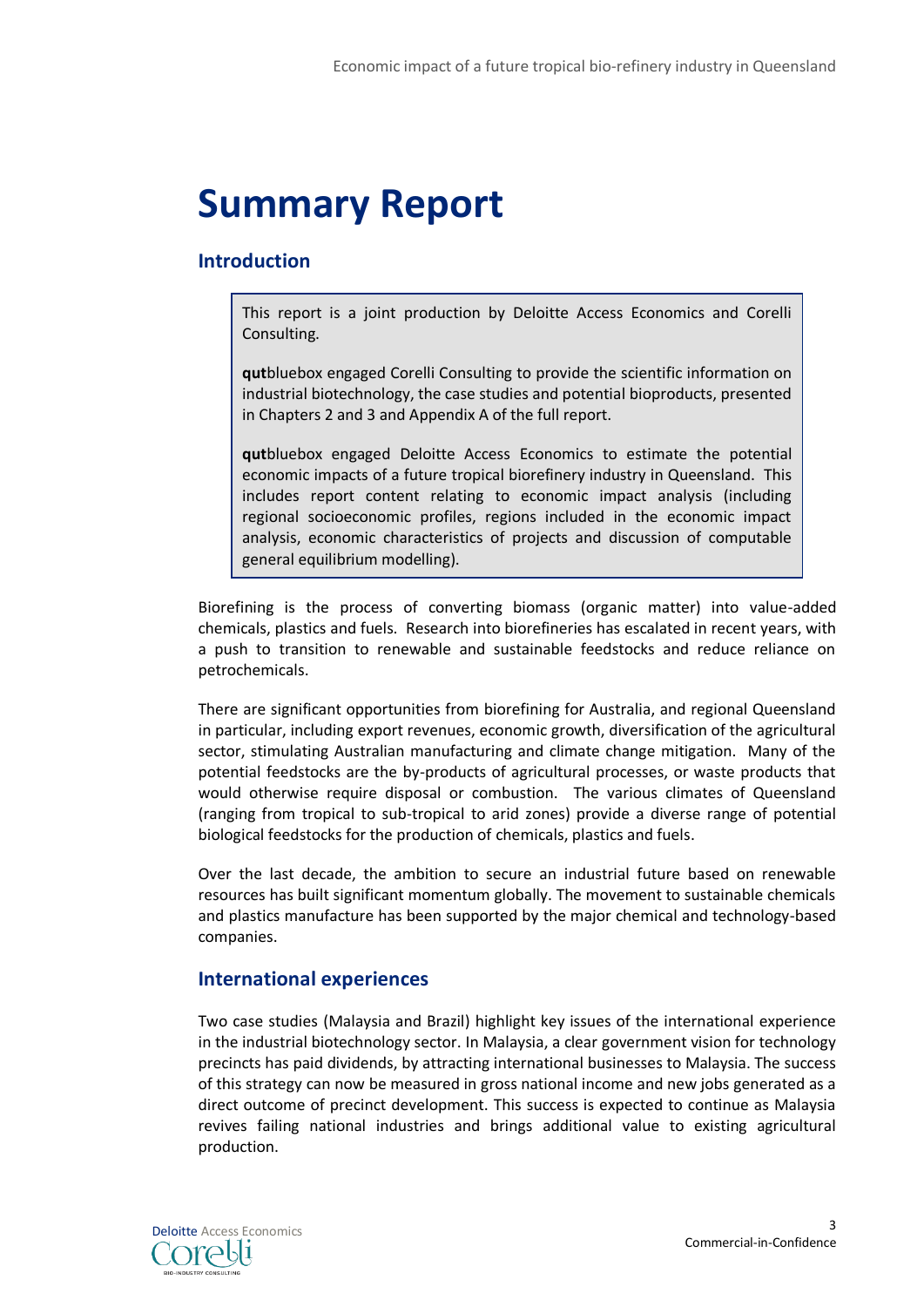As is the case with the Malaysia, the Brazil case study is built upon a national vision for the development of a new industrial sector. In Brazil, government has played a role in attracting international companies and facilitating collaboration of those companies with national industries, particularly those that supply feedstock for chemicals and plastics production.

#### **Malaysia**

Malaysia is home to two major biorefinery precincts, each based on key local feedstocks, designed to attract international chemical and polymer manufacturers. Kertih Biopolymer Park, reportedly Asia's largest biorefinery complex, was launched as a collaboration between Malaysia's national, regional, and state governments. This biorefinery precinct is planned to initiate a cellulosic feedstock-based chemical manufacturing sector that could generate US\$6.14 billion in income and create 2,500 new jobs by 2020. Two keystone participants are the joint venture between South Korea's CJ CheilJedang Corporation and France's Arkema for the feed additive methionine (80,000 tonnes per annum, or tpa) and the US-based technology company Gevo, which will be producing the solvents bioisobutanol, butanediol and ethanol at the 60,000-tpa scale by 2015.

The second precinct, Bio-Xcell, was initiated as a partnership between two palm oil plantation firms (Felda Global Ventures Holdings and Sime Darby Bhd) and Malaysia's national government. The keystone participant is US technology firm GlycosBio, to manufacture isoprene, used in synthetic rubber, to support Malaysia's rubber industry. Bio-Xcell could be the basis of a biorefinery model that would revitalise the biodiesel industry by transforming 20 palm oil-based biodiesel plants into economically viable biochemical plants.

#### **Brazil**

Brazil has leveraged its highly-developed sugarcane industry and 30 years of investment in the ethanol industry to build a global centre for bio-based plastics. The chemical giants Dow, Cargill, Evonik and Braskem have reportedly invested over US\$2 billion in Brazil to date. Dow has already established a global-scale, 240,000 tpa ethanol plant (2011), and, more recently in a joint venture with Japan's Mitsui, is planning on value-adding that ethanol by converting it to ethylene and polyethylene in a biopolymers facility, worth around US\$1.5 billion. Brazil's emerging global-scale biorefinery industry is established on sites selected based on access to raw material supplies, logistical connections (road and port), and proximity to local markets.

#### **A Queensland biorefinery industry**

This report examines a potential future biorefinery industry in Queensland. The projects included for discussion involve the manufacture of both fine and commodity compounds, and polymers for the global chemical and pharmaceutical sectors, derived from green or bio-based feedstocks.

This Queensland initiative is defined by multiple biorefinery facilities across the state, colocated with their agricultural, forestry and green waste feedstocks. The regional biorefineries included for discussion would generate a portfolio of fine and platform chemicals for domestic use or export: platform chemicals like succinic and levulinic acids,

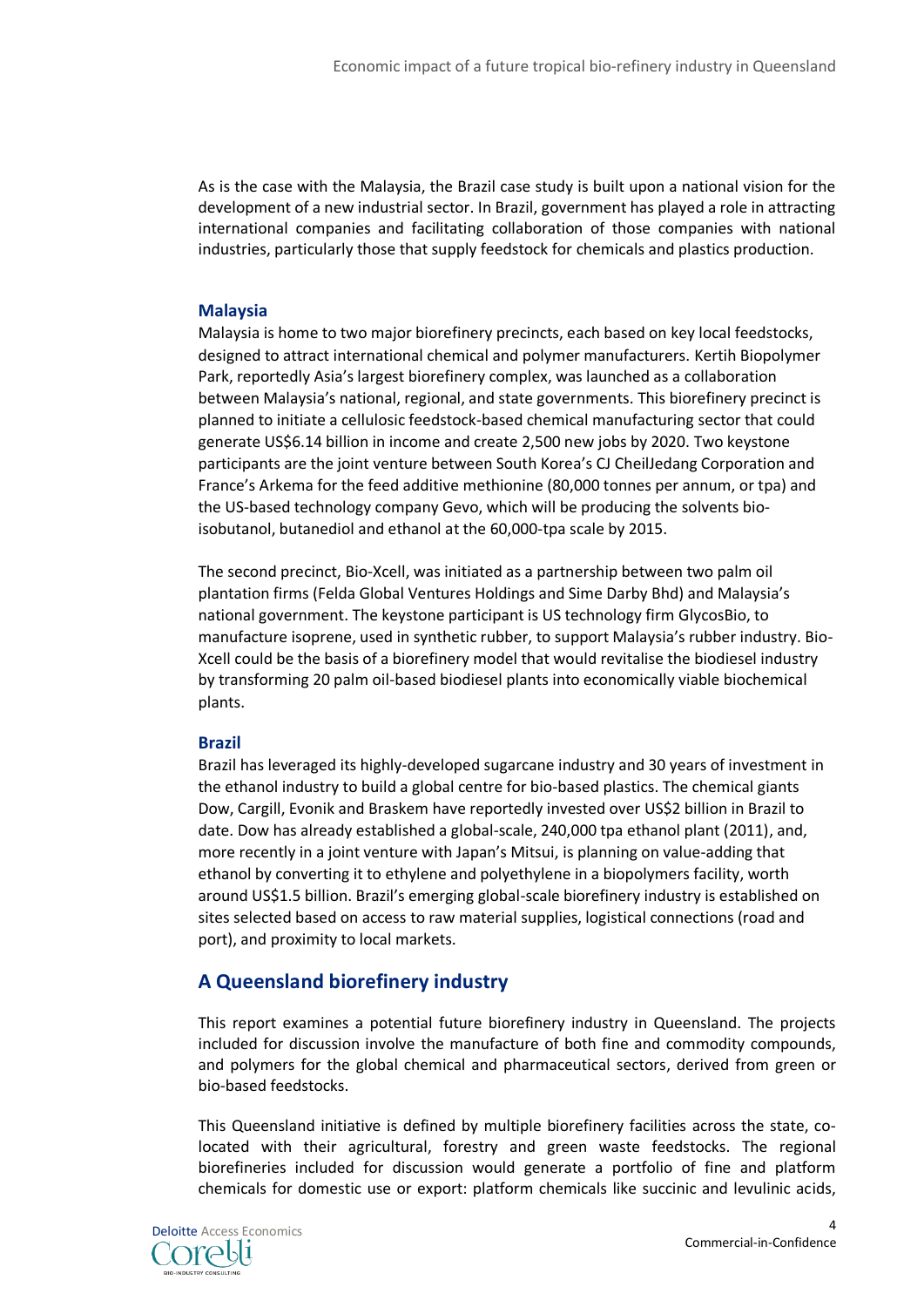speciality chemicals like xylitol, the aromatic chemical furfural, phenolic resins, and biobased aviation fuel, as well as ethanol, electricity and animal feeds for local consumption.

Seven biorefinery projects were shortlisted for discussion and economic impact analysis. These include:

- Polyethylene production using greenfield sugarcane (project A)
- Resin production using green waste (project B)
- Succinic acid production using sugarcane bagasse (project C)
- Aviation fuel production using Brigalow regrowth (project D)
- Levulinic acid production using forestry residue (project E)
- Xylitol and ethanol production using sweet sorghum (project F)
- Ethanol production using sorghum stover (project G)

This set of projects does not represent the entirety of the possible future biorefinery industry in QLD, but a shortlist identified through an iterative process involving workshops with **qut**bluebox, QUT scientists, Corelli Consulting and Deloitte Access Economics. Inclusion was based on a range of factors including commercial viability, data availability, published research, export markets, feedstock availability, overseas experience and commercial scale suitability. Future advances in biotechnology will likely bring forth previously unforeseen commercial biorefining opportunities, potentially in addition to those modelled here.

As well as replacements for existing petroleum-based chemicals and plastics, the biological feedstocks suited to cultivation in Queensland, or available as by-products or waste, offer the opportunity to manufacture new chemicals not available (or not easily derived) from existing petroleum-based feedstocks. Importantly, this study demonstrates the potential for economically viable new manufacturing facilities using several arid, tropical and subtropical crops. The manufacturing processes largely do not compete with feedstocks used in food manufacturing or stock feed production (in some cases the bio-refinery actually increases production of stock feed as a co-output of the refinery), thus avoiding some of the issues experienced in other countries from increased competition for existing agricultural feedstocks.

The projects modelled would leverage Queensland's strengths in agriculture and industrial biotechnology, and provide benefits such as value-adding agricultural commodities. A range of different technologies suited to different climates and feedstocks suggest bio-based refineries could lay the groundwork for a state-wide industrial future. The technologies which underpin the conversion of biomass to valuable products are all well-established and suited for development into commercial-scale refineries, and provide the opportunity for Queensland to capture value from earlier publicly-funded research.

#### **Economic impact analysis**

Deloitte Access Economics has used a customised version of our in-house regional general equilibrium model (DAE-RGEM) to model the estimated impacts of biorefinery construction in Queensland. The economic impact analysis compares the 'project scenario', which

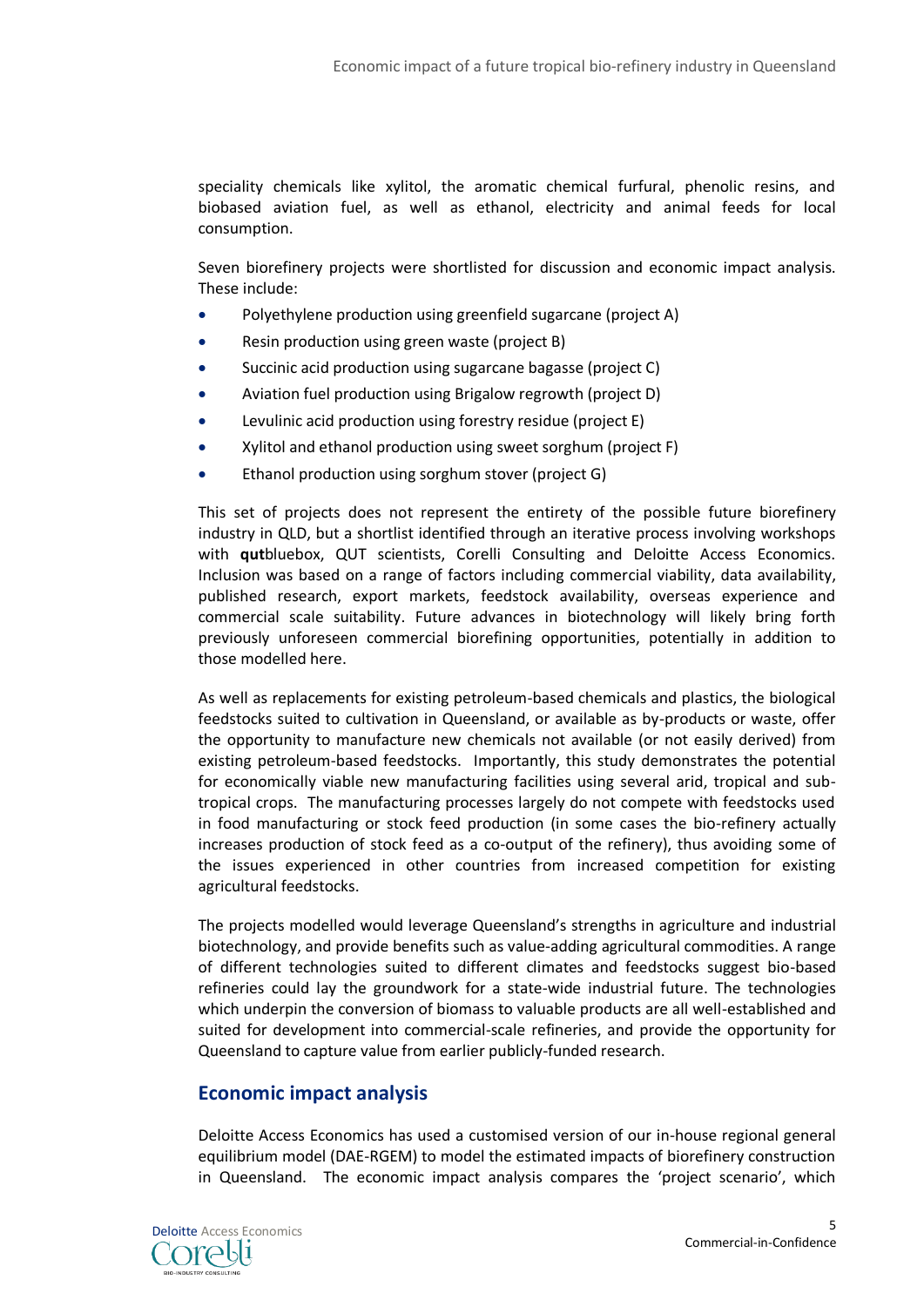incorporates the proposed biorefinery construction, against a 'baseline' where the proposed construction does not proceed.

Preliminary assessment of commercial returns for each project suggests the returns are sufficient to attract private investment (however, detailed financial modelling and a full feasibility study would be needed before making any investment decisions). Thus, the only government support assumed in our economic modelling is general in nature – that government provides a stable economy that is 'open for business', with streamlined processes to minimise regulatory red tape and provide efficient environmental approvals. It is assumed that the biorefinery sector operates without explicit government subsidies, tax concessions or mandates.

The biorefinery opportunities modelled are expected to increase Queensland's gross state product (GSP) by more than \$1.8 billion annually by 2035 (in today's dollars). In net present value terms, the industry's contribution over the modelled period is \$21.5 billion.

This does not represent the full extent of the future size of the industry in Queensland, but rather is based on the seven prospective bio-refinery projects modelled. If these projects are successful, it is possible that Queensland could eventually be home to more biorefineries than are modelled here.



#### **Figure 1.1 Deviation of GSP from base scenario**

Source: Deloitte Access Economics

The biorefinery investment modelled is projected to increase employment across the state by 6,640 FTEs by 2035 (see Figure 1.2).

For Queensland as a whole, output and employment are expected to increase in the manufacturing, services, trade, agriculture, transport, electricity and water industries in the period to 2025. At the same time, both output and employment in the mining industry are expected to decline relative to the baseline.

In this analysis, project establishment and operations are modelled out to 2035-36. In reality, projects would very likely operate beyond 2035-36, with ongoing economic impacts.

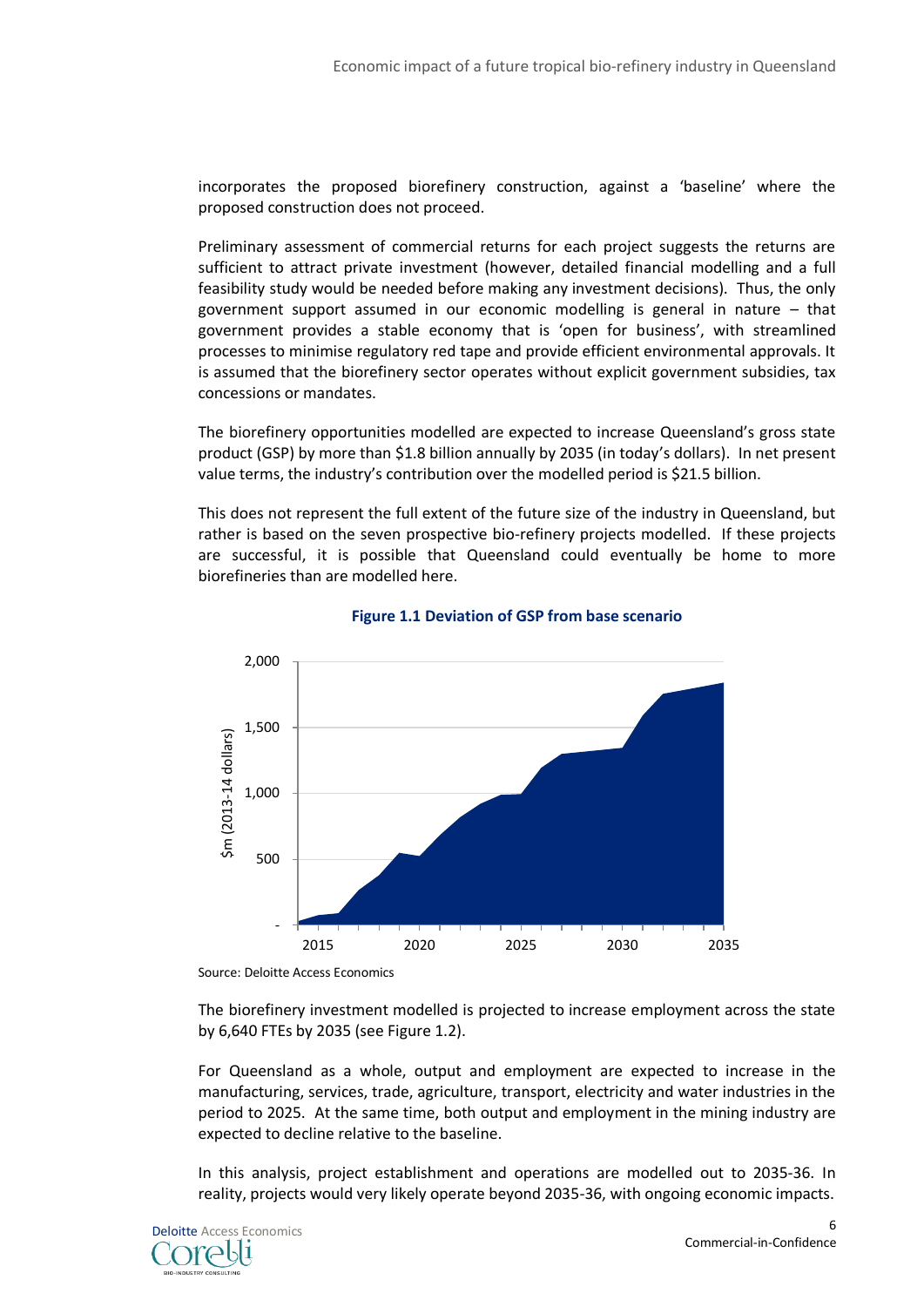Further, potential industry upsides have been excluded from the modelling. For example, the players in the soft drink manufacturing industry have indicated that they would pay a premium for polyethylene produced using biobased feedstocks. Also, the United States Navy, one of the major users of oil in the United States, aims to significantly increase its use of non-fossil fuel sources. Along with other applications, these higher prices for specific outputs could add to the overall economic impact of the industry, and suggests that the estimates presented in this report are conservative



#### **Figure 1.2.Deviation of employment from base scenario**

Source: Deloitte Access Economics

#### **Conclusion**

Queensland's tropical climate and large agriculture sector produces significant volumes of biological material as by-products – often waste material available at little or no cost. This preliminary assessment indicates an opportunity to profitably convert these into chemicals, plastics, and fuels. There are technologies and feedstocks available for viable refineries to be developed in several regions – including the south west, central, coastal and tropical climate zones – each producing different bio-based products.

The development of a tropical bio-refinery industry could have a significant economic impact on the Queensland economy. The seven modelled projects alone could contribute around \$1.8 billion and 6,640 FTEs over the next two decades.

This report provides sufficient proof of concept to proceed with further due diligence and a full feasibility study of the future potential and viability of these bio-refineries. Combined with government policy settings that are conducive to investment and 'open for business', a tropical bio-refinery industry could be an important future source of economic growth in Queensland.

**Deloitte Access Economics**

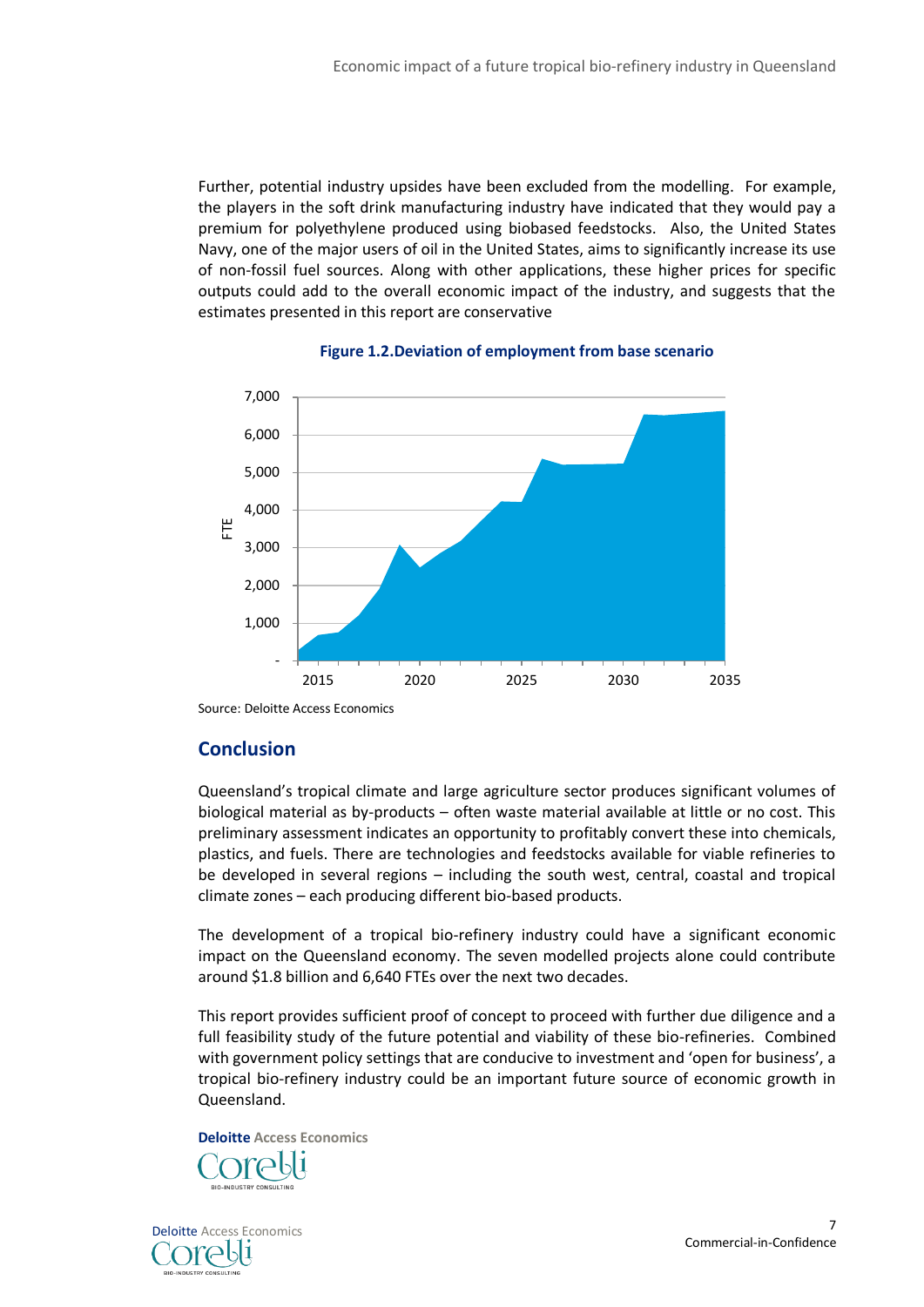### **Limitation of our work**

#### **General use restriction**

This report is prepared solely for the use of **qut**bluebox and QUT. This report is not intended to and should not be used or relied upon by anyone else and we accept no duty of care to any other person or entity. The report has been prepared for the purposes described in our engagement letter dated 16 January 2014. You should not refer to or use our name or the advice for any other purpose.